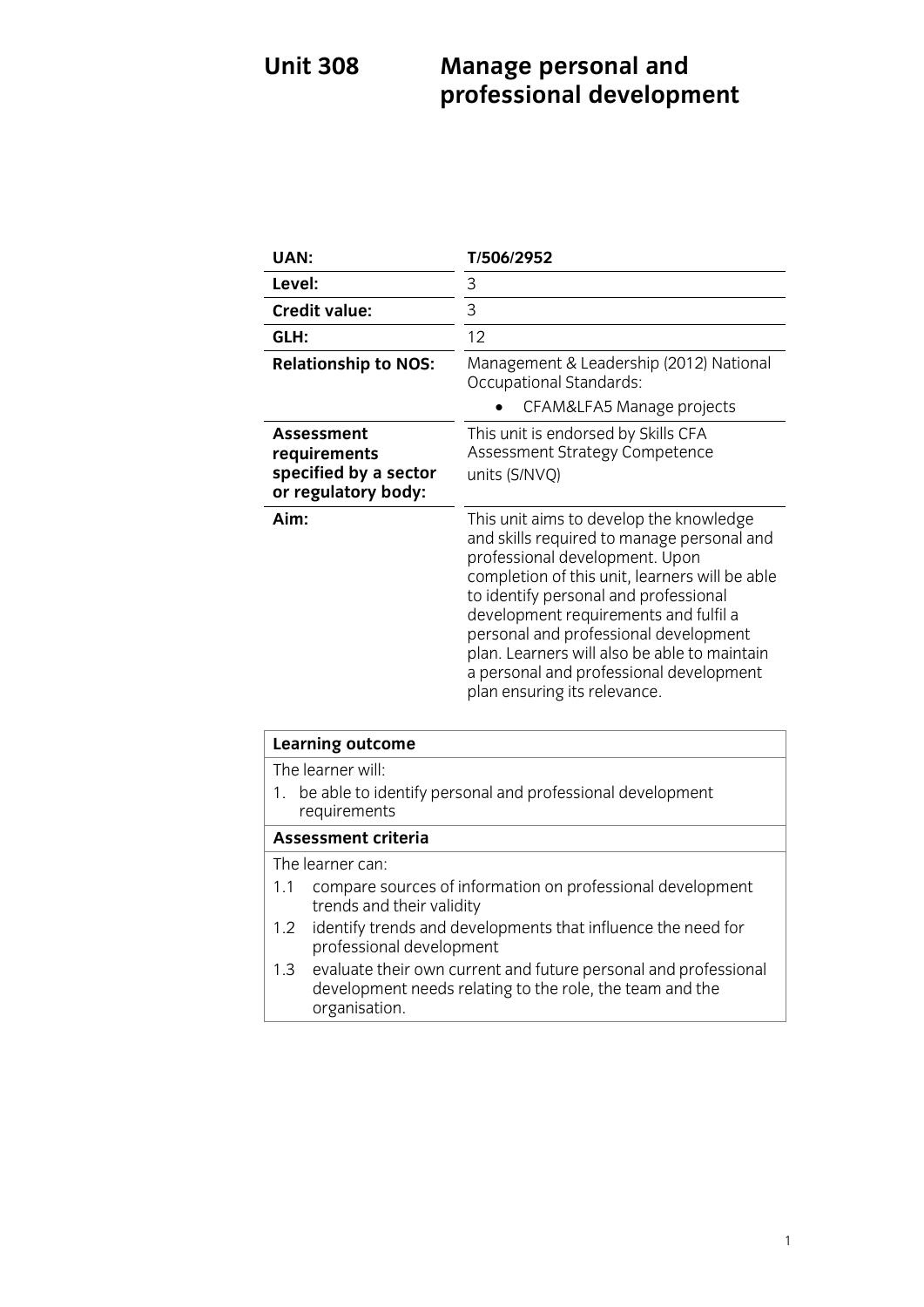## **Assessment guidance**

Sources of information on professional development trends in their own profession/industry.

Such sources could include publications and other information from: Such sources could include publications and other information from:

- professional bodies<br>• professional networ
- professional networks<br>• trade associations
- trade associations<br>• organisation's emr
- organisation's employee development department
	- training organisations
	- internet

Any comparison would look at strengths/ weaknesses, advantages/disadvantages of each source.

In this criterion the learner is required to compare sources of information on professional development trends, and their validity, using at least two sources of information.  $\frac{1}{\sqrt{2}}$ 

Information on trends and developments in their own profession, industry or organisation that could influence the need for professional development. These could include changes in:

- systems or technology<br>• market changes
	- market changes<br>• competition
	- competition<br>• legislation
	- legislation

In this criterion the learner is required to identify at least two trends and/or developments that could influence the need for professional development. These should be described. development. The development of  $\mathbf{d}$ 

Information gathered in ACs 1.1 and 1.2 can be used to identify current and future knowledge, skills and experience needs relating to their role, team and organisation. Information sources on current and future needs could also include performance appraisals, job description, business plans, and team objectives.

An evaluation would look at current knowledge, skills and experience levels and the extent to which they satisfy current and potential future needs. This will form the basis for the skills gap analysis in AC2.3  $\mathbf{C}$  in AC2.33 in AC2.33 in AC2.33 in AC2.33 in AC2.33 in AC2.33 in AC2.33 in AC2.33 in AC2.33 in AC2.33 in AC2.33 in AC2.33 in AC2.33 in AC2.33 in AC2.33 in AC2.33 in AC2.33 in AC2.33 in AC2.33 in AC2.33 in AC2.33 in

In this criterion the learner is required to provide evidence of evaluating their own current and future personal and professional development needs relating to their role, the team and organisation. development needs relating to their role, the team and organisation*.*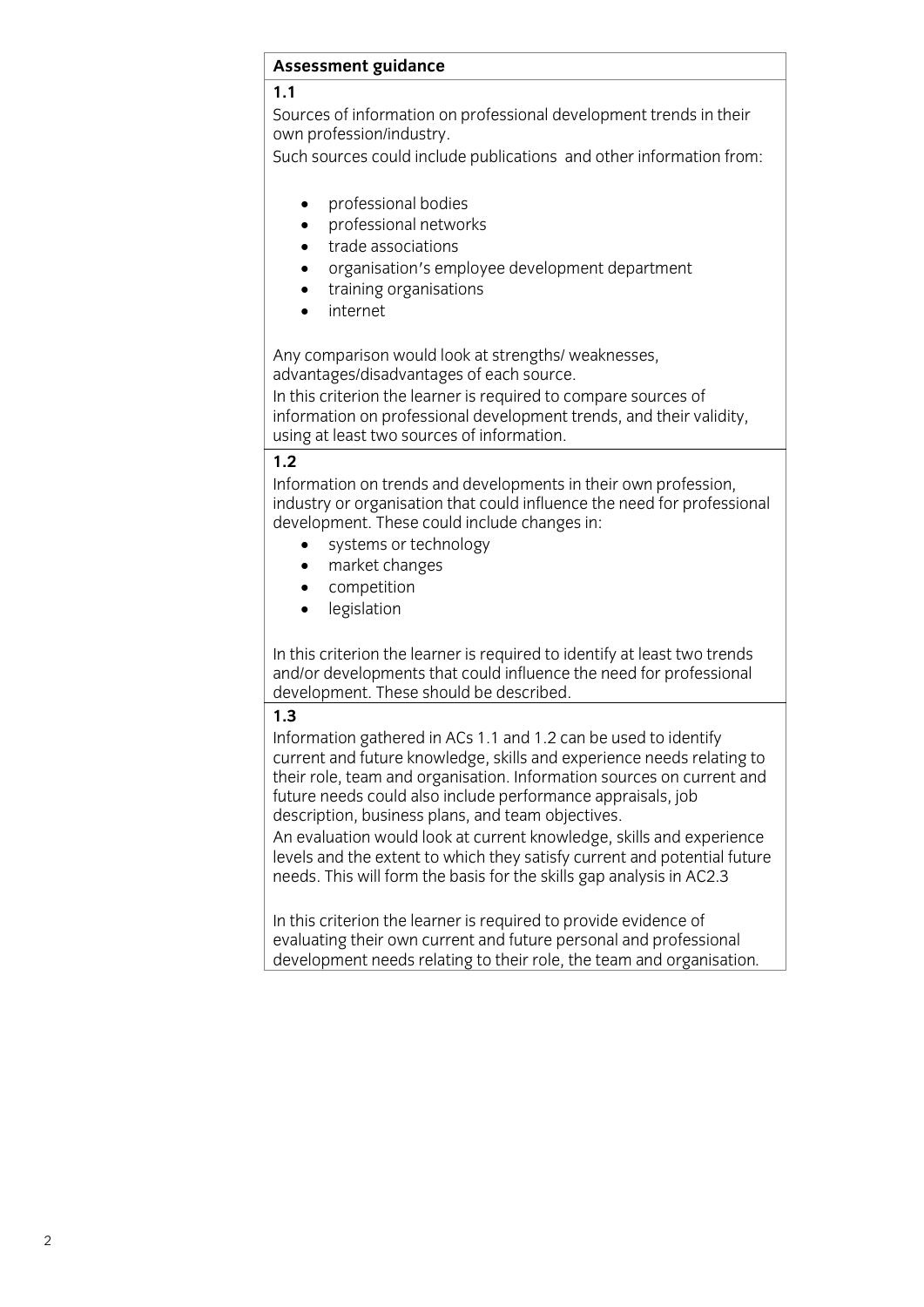### Learning outcome

The learner will:

2. be able to fulfil a personal and professional development plan

### Assessment criteria

The learner can:

- 2.1 evaluate the benefits of personal and professional development
- 2.2 explain the basis on which types of development actions are selected
- 2.3 identify current and future likely skills, knowledge and experience needs using skills gap analysis
- agree a personal and professional development plan that is  $2.4$ consistent with business needs and personal objectives
- $2.5$ execute the plan within the agreed budget and timescale
- 2.6 take advantage of development opportunities made available by professional networks or professional bodies. professional networks or professional bodies. The contract of the contract of the contract of the contract of the contract of the contract of the contract of the contract of the contract of the contract of the contract of

# **Assessment guidance**

Information gathered in the previous ACs can be used to identify the benefits of the personal and professional development required. An evaluation should include both the benefits and potential costs financial, personal etc. financial, personal etc.

evaluating the benefits of nersonal and professional developre evaluation the benefits of personal and personal development. In the personal development.<br>20

Identify the different types of development methods available to address the needs identified in section 1.3 including:

- training courses including different providers and different learning methods and technologies
	- learning methods and technologies coaching
	- mentoring

Use those learning needs, learning and development opportunities<br>and preferred learner styles to select the most appropriate training and development actions for the needs identified. and development actions for the needs identified.

In this criterion the learner is required to select the type of development action (s) required and explain the basis on which the selection was made.  $\frac{1}{2}$ 

Use information gathered on future and current skills, knowledge and experience to prepare a skills gap analysis. This will form the basis of a development plan (AC 2.4). development plan (AC 2.4).

In this criterion the learner is required to provide a skills gap analysis that will form the basis of their development plan. that will form the basis of their development plan.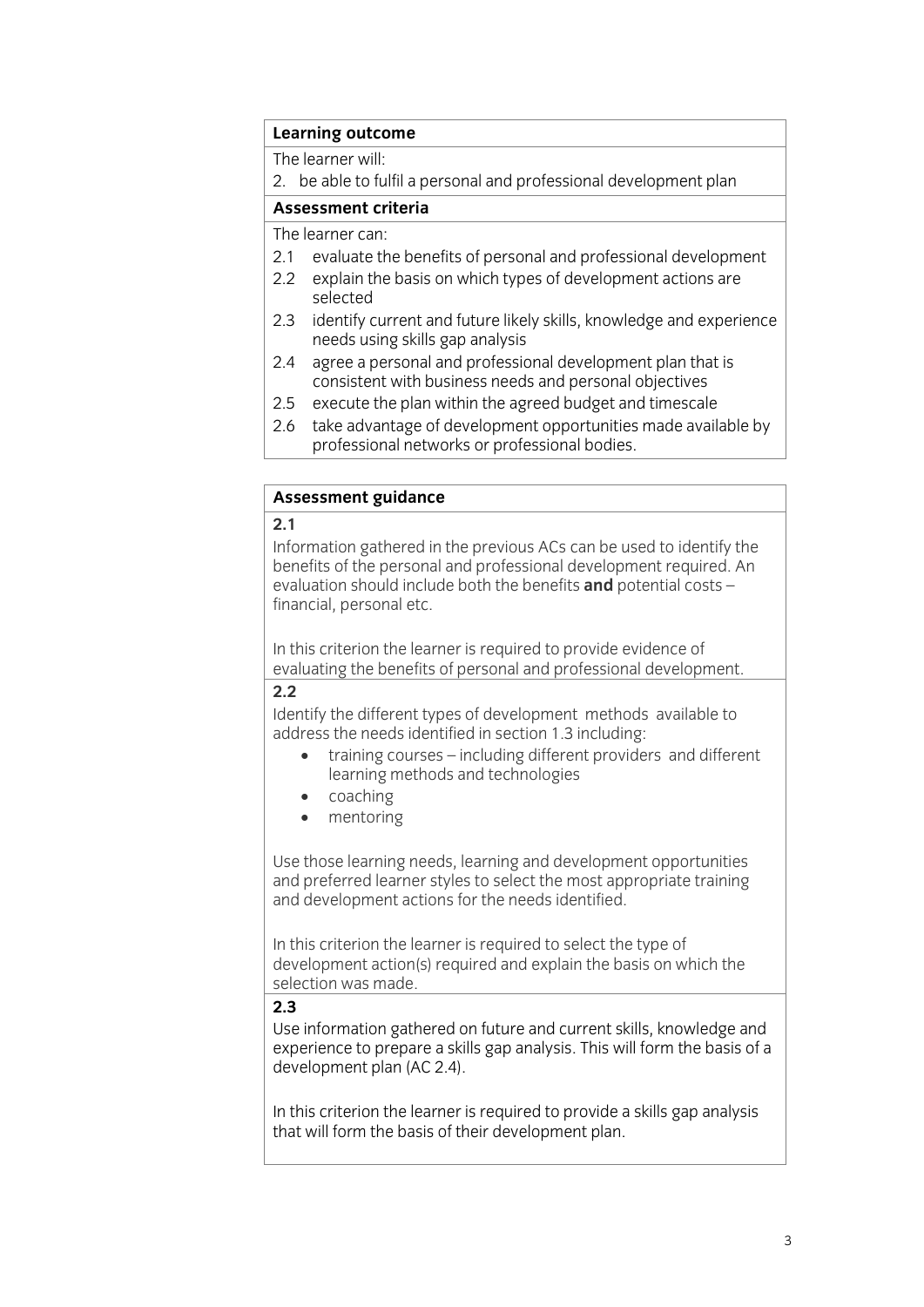### $2.4$

Agree with relevant parties such as line manager, training and development department and budget holder, a personal development plan which contains SMART objectives (see AC3.1), resources, timescales, and review mechanisms.

In this criterion the learner is required to prepare and agree a correct and appropriate development plan and present this as evidence and appropriate development plan and present this as evidence the present this as evidence the present this as<br>As e

Executing the personal development requires personal commitment to completing the personal development plan within agreed budget and timescales.

In this criterion the learner is required to execute the development plan within the agreed budget and timescales.  $\frac{1}{\sqrt{2}}$  , and timescales budget and timescales.

Professional networks and other sources of support for development needs can be identified and used to support the development plan. needs can be identified and used to support the development plan. The development plan of the development plan

In this criterion the learner is required to provide evidence of how they have used professional networks and other sources of support when completing their development plan.  $\frac{1}{2}$  become completing the completion of  $\frac{1}{2}$  development plan.

## **Learning outcome**<br>The learner will:

3. be able to maintain the relevance of a personal and professional development plan

### Assessment criteria

The learner can:

- 3.1 explain how to set specific, measurable, achievable, realistic and time-bound (SMART) objectives
- 3.2 obtain feedback on performance from a range of valid sources
- 3.3 review progress toward personal and professional objectives
- 3.4 amend the personal and professional development plan in the light of feedback received from others.  $\frac{1}{2}$

## **<u>Assessment</u>**

**3.1** Development objectives set should follow the SMART model

- Specific: Clear, unambiguous, straightforward, understandable<br>
A Maggurable: Pelated to quantified or qualitative performance
	- Measurable: Related to quantified or qualitative performance
	- Achievable: With known resources
	- Realistic: Linked to business needs
	- Time-bound: Building-in completion date and review dates

In this criterion the learner is required to explain how objectives set in 2.4 satisfy the SMART model.  $\frac{1}{2}$  satisfy the SMART model.